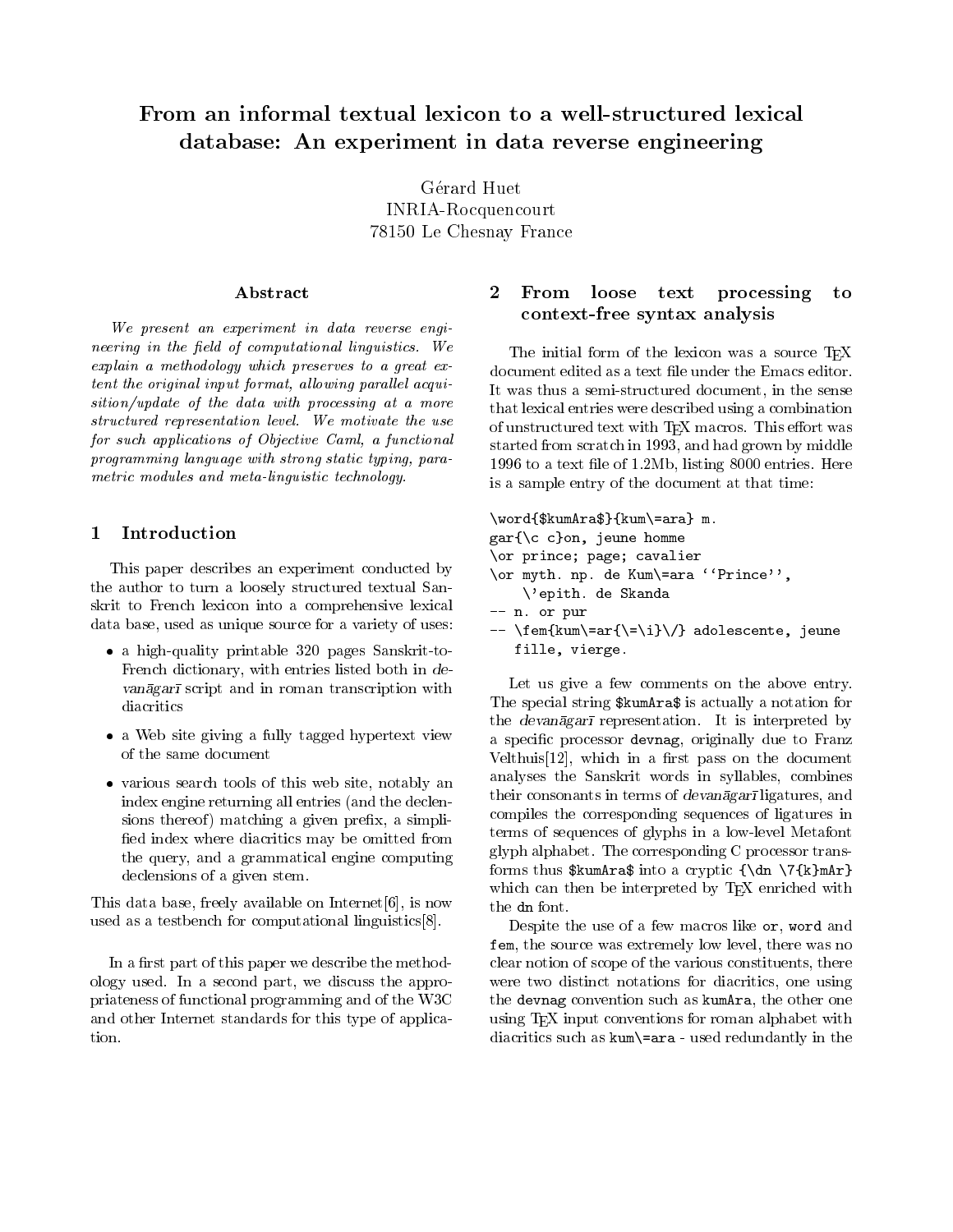two arguments of the word macro without mechanical check of consistency. Sanskrit words freely appeared in the French text, where accents were encoded in the T<sub>E</sub>X way. Structural markers such as the separator of grammatical roles used directly the typographical encoding -- instead of an explicit macro, and lowlevel typographical details such as the italic correction \/ appeared explicitly. It was hardly possible to debug typing mistakes, which could result in TFX errors showing up many pages after the typo. Needless to say, the document had become extremely hard to maintain. A more disciplined way of proceeding was clearly in order.

The first significant improvement was to isolate all the text proper from the TEX meta-notation, to use systematically macros for the structural units, and to terminate every entry and sub-entry with explicit closing markers. This first pass was effected mechanically by Emacs macros. Finally, French accents were coded in the ISO-LATIN1 standard 8-bit encoding. Here is the result on our sample entry:

```
\word{$kumAra$}{kum\=ara}
```

```
\sm \sem{garcon, jeune homme}
\or \sem{prince; page; cavalier}
\or \myth{np. de Kum\=ara ``Prince'',
          epith. de Skanda}
\role \sn \sem{or pur}
\role \fem{kum\=ar{\=\i}\/} \sem{adolescente,
      jeune fille, vierge}
\fin
```
We remark that we still have redundancy of diacritics encodings, and undisciplined intermixing of Sanskrit names such as Kum\=ara with French text. But at least the structure of the dictionary entries is implicit in the T<sub>E</sub>X macros.

The next step was to make explicit the lexicon structure by parsing the source as belonging to a context-free language identifying structural regularities. Actually 3 context-free grammars were identi fied, corresponding respectively to the structures of a generic lexicon, of Sanskrit quotations, and of French sentences. These 3 grammars are each defined with their own lexical analyser, so that diacritic encodings may appear only in the Sanskrit quotations, and accented letters may appear only in the French sentences. Before giving details on this grammatical apparatus, let us give the final source of our example entry:

\word{kumaara} \sm

```
\sem{garcon, jeune homme}
\or \sem{prince; page; cavalier}
\or \myth{np. de \npd{Kumaara} "Prince",
          epith. de \np{Skanda}}
\role \sn \sem{or pur}
\role \fem{kumaarii} \sem{adolescente,
      jeune fille, vierge}
\fin
```
The transformation between the previous representation and the final one was effected semimechanically, by a mixture of mutual adjustment between the lexicon source and the grammar description. Some of these adjustments were aided by mechanical tools such as Emacs macros or other transducers. Others were hard to track. For instance, the explicit tagging of proper names in Sanskrit (with the label np for used occurrences and npd for defined occurrences) was easy for names where diacritics occur, such as Kum\=ara above, but hard for the others such as Skanda, for which only human intervention may decide whether the name belongs to Sanskrit or to French.

The technology used for the description of the lexical analysers being naturally fit to describing regular transducers, it was then easy to adapt it to the generation of the redundant diacritics encodings from a unique canonical description, which subsumes the two previous representations kumAra and kum\=ara into the unique kumaara, achieving one of the stated objectives.

We chose Objective Caml[14, 19, 1] as our programming language for this transduction activity. We shall justify this technological choice at the end of this article, after describing the rest of our processing tools. For the moment, we remark that the Ocaml preprocessor Camlp4[16] is ideally suited to the description of parsers in a high level notation smoothly integrated in the syntax of this variety of the ML programming language.

For instance, here is a portion of the source code of the transducer from diacritics encodings a la Velthuis into T<sub>F</sub>X notation:

```
value tex = Gram.Entry.create "skt to tex";
GEXTEND Gram
```

```
[ [ LETTER "a"; LETTER "a" -> "\\=a"
 | LETTER "a" -> "a"
 | LETTER "i"; LETTER "i" -> "{\\=\\i}"
 | LETTER "i" -> "i"
 | LETTER "u"; LETTER "u" -> "\\=u"
 | LETTER "u" -> "u"
```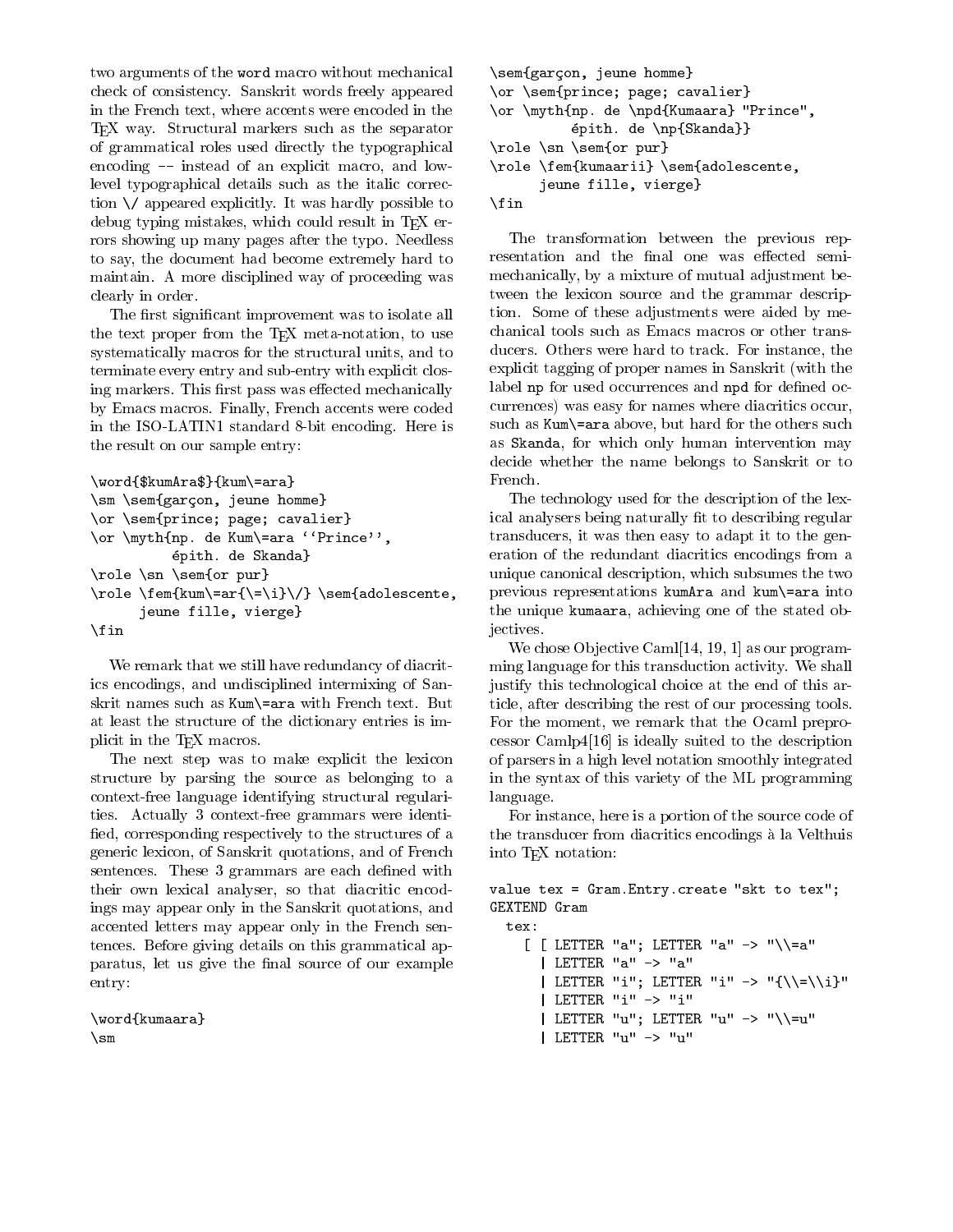```
| """; LETTER "n" -> "\binom{n}{n}| "."; LETTER "t" -> "{\\d t}"
       | "."; LETTER "d" -> "{\\d d}"
       | "."; LETTER "s" -> "{\\d s}"
      | i = LETTER \rightarrow i| i = INT \rightarrow i| EOI -> raise Exit ] ];
END;
```
where LETTER and INT are defined as lexical tokens in our custom lexical analyser Trans.lexer, and Gram is a grammar module, initialised as follows:

```
module Gram = Grammar. Make
 (struct value lexer = Trans.lexer (); end);
```
That is, the Camlp4 standard library Grammar provides a generic functor (parametric module) Make which may be instanciated by a specific lexer structure in order to generate a module Gram which contains as components all the necessary parsing tools such as entry creation (Gram.Entry.create). One of these components is a parser Gram.Entry.parse which is a function from entries (such as tex defined above) to stream analysers. In our case, a stream analyser is a function from streams to strings. It is now easy to program a generic function transducer, which given an entry returns a function from character streams to strings, and the specific transducer from diacritics encodings to TEX encodings is simply obtained by partial application:

## value skt\_to\_tex = transducer tex;

This very elegant implementation of the ideas exposed in the article by de Rauglaudre and Mauny[2] is furthermore quite efficient. Once the concepts are mastered, we are led to very smooth programs which are self documented and easy to maintain. Our reverse engineering exercise used dozens of such transducing engines, seamlessly embedded in the rest of our ML modules, and whose strong static typing guarantees correct execution.

## 3 From context-free concrete syntax to stronger typed abstract syntaxy syntaxy syntaxy syntaxy syntaxy syntaxy syntaxy syntaxy syntaxy syntaxy syntaxy

Let us state the requirements of our parser. First, it should preserve all the information contained in the data base, including typographical hints such as italic correction and hyphenation pragmas; it should also preserve comments, which contain valuable information about origin and degree of confidence of certain items, references to other sources of information, con firmation or absence in classical dictionaries, etc.

Another requirement is that it should as much as possible preserve the flexibility of the original format; the opposite requirement, that it should not be overly complex, defined a trade-off between preserving valuable notational flexibility and avoiding baroque and ad-hoc details.

This trade-off was made explicit by the requirement of designing an abstract syntax, defining an algebraic representation of the lexicon; this abstract syntax was made concrete as a set of recursive ML type definitions; to every non-terminal of the grammar ought to correspond a unique type, the various choices for the corresponding grammar entry corresponding to the various constructors of the relevant type; lists corresponded to the Kleene star operation, whereas option types corresponded to epsilon unions; modulo these regular operations, we aimed at isomorphism between abstract and concrete syntax; each grammar rule was associated with a semantic action, constructing a value of the appropriate type, usually the corresponding constructor, applied recursively to the values associated to the semantic actions of the non-terminals appearing in the production; the abstract syntax corresponding to a given input string was thus constructed as a well-typed ML value synthesized by bottom-up parsing.

The design of this abstract syntax was really the creative activity underlying this reverse engineering process, similar to the definition of the DTD[24] of our dictionary structure. It should be stressed at this point that an <sup>a</sup> priori design of this DTD from scratch would have been hopeless, in the sense that it would have had to be revised incessantly along with the dictionary growth, whereas starting from an 8000 entries existing dictionary gave us a much better insurance that most peculiarities and exceptions were already present-we indeed believe that the structure we came up with will scale up with minor adjustments to future growth of the lexical data base.

Let us give a concrete example of this abstract syntax, together with a typical set of grammar productions. There are two kinds of entries in our dictionary, genuine entries containing lemmatic information about a lexical item, and cross-references which point typically to an orthographic variant to its proper lemma. This dictinction corresponds to two productions in the dictionary grammar pertaining to the nonterminal entry:

```
entry:
  [ [s = syntax; u = usage; oc = OPT cogs
```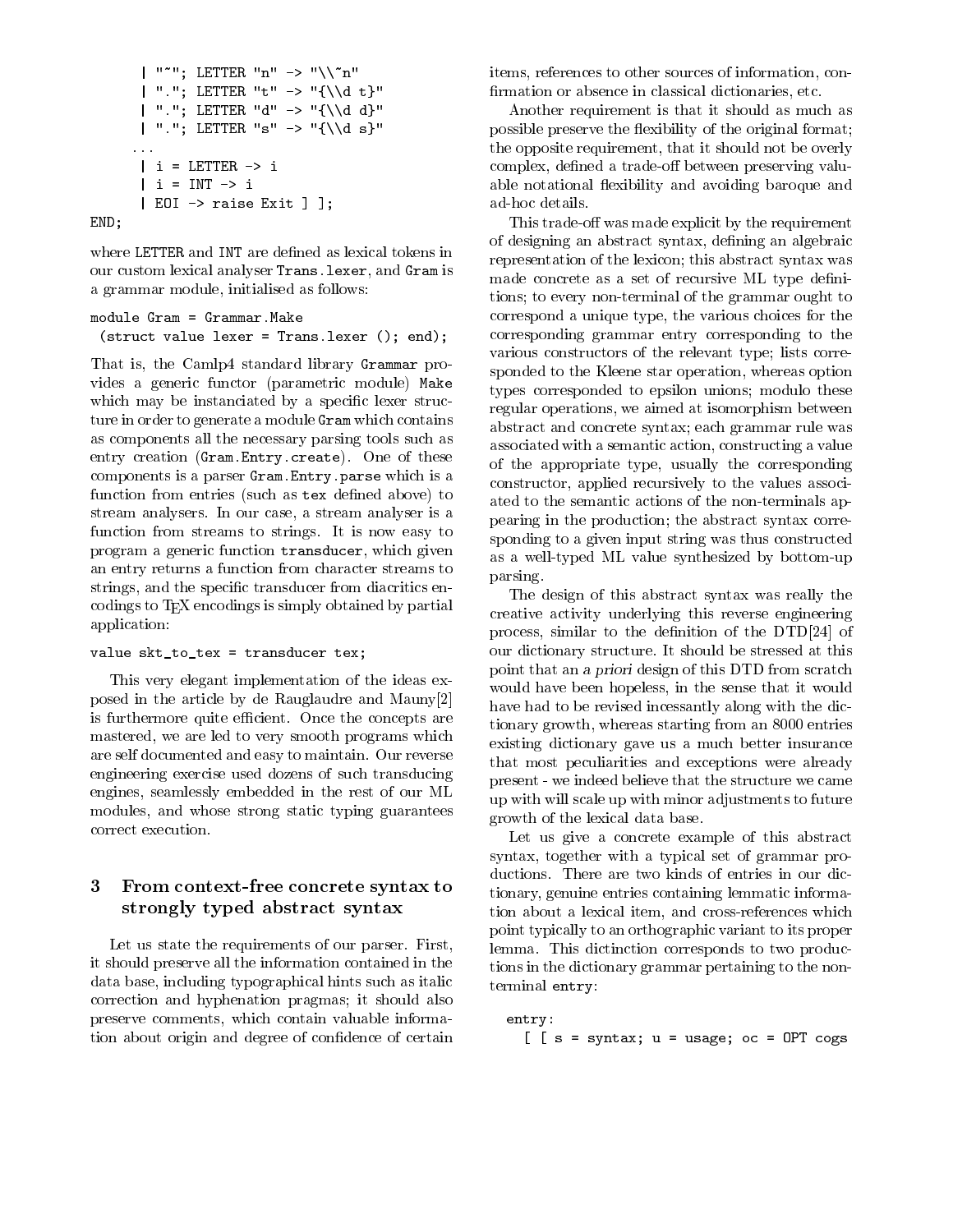```
\rightarrow Entry(s,u,oc)
  | s = syntax; c = crossref
    -> Crossref(s,c)
] ] ;
```
these two productions produce both values of an ML type entry, constructed respectively with data constructors Entry and Crossref. Thus we find in the interface module Dictionary a datatype declaration:

```
type entry =
   [ Entry of (syntax * usage * option cogs)
  | Crossref of (syntax * crossref)
   ];
```
We can thus witness the expected isomorphism between the parse trees of the concrete syntax nonterminal entry and the values of the abstract syntax type entry. This parallel correspondance may be understood top-down across all the structure. Thus an Entry value has 3 sub-components, two mandatory ones, corresponding roughly to the syntactic information concerning the entry (orthographic stem for each grammatical rôle, etymological information, etc.) and to its usage information (meanings, expected valency of dependent items, etc.), the third one being optional (cognate etymologies in other Indo-European languages such as Greek, Latin, Germanic, English, French, Slavic, Hindi, etc.) We remark that the optional concrete syntax component OPT cogs has type option cogs, where the polymorphic type constructor option is the OCaml library sum constructor, de fined as:

type option 'a =  $[$  None  $|$  Some of 'a  $]$ ;

Similarly, Ocaml grammars allow the Kleene star operator LIST x to stand for values of type list t, where the non-terminal x constructs values of type list t.

We shall not detail further the abstract structure of our dictionary, which is fully explained in a technical report[7]; let us just remark that it is highly non trivial: the three mutually recursive grammars dening its syntax comprise a total of 321 productions, of which 14 pertain to Sanskrit quotations, 54 pertain to French sentences, and 253 pertain to the generic dictionary structure. It would have been hopeless to guess beforehand this structure, whereas it turned out to be relatively straightforward to induce this structure from the dictionary raw data itself, after a few iterations for smoothing out irregularities and mistakes.

We also remark that our lexical analysers are consistent with TEX lexical conventions, and that for instance we preserve comments in our source text,

which contain valuable information about the original sources used in compiling the dictionary. But our parser enforces many more structural invariants than an arbitrary T<sub>E</sub>X document. Thus typos and other input mistakes are spotted by our parser exactly where these invariants are violated, with an explicit error message giving the precise location of the mistake, allowing continuous growth of the dictionary with reasonably good debugging facilities (mistakes indicate the precise line and character number where the syntax is violated).

We finish this section by pretty-printing our example entry above, as the ML representation of its abstract syntax:

# (Entry

```
(((Word "kumaara"), [], None),
 (Subst
  [(Meaning
    (Unpos (Genderorth (([Mas], None))),
  [([] , (Sem[(Affirm [[(Unit "garcon")];
    [(Unit "jeune"); (Unit "home"])]);
   (1,  (Sem
       [(Affirm [[(Unit "prince")]]);
        (Affirm [[(Unit "page")]]);
        (Affirm [[(Unit "cavalier")]])]));
   ([], (Myth
       [(Affirm [[(Unit "np."); (Unit "de");
                  (Npd "Kumaara");
(Quotation (Affirm [[(Unit "Prince")]]))];
        [(Unit "epith."); (Unit "de");
         (Np "Skanda")]])]))]);
  (Meaning
   (Unpos (Genderorth (([Neu], None))),
    [([], (Sem [(Affirm [[(Unit "or");
                  (Unit "pur")]])]))]);
  (Meaning
   (Unpos (Genderorth (([Fem],
           Some "kumaarii"))),
    [([], (Sem [(Affirm
  [[(Unit "adolescente")]; [(Unit "jeune");
        (Unit "fille")];
       [(Unit "vierge")]])]))])]),
   None, true))
```
Alternatively, we could give an XML representation of the same:

```
<Entry>
<Triple>
 <Word> "kumaara" </Word>
</Triple></Entry>
```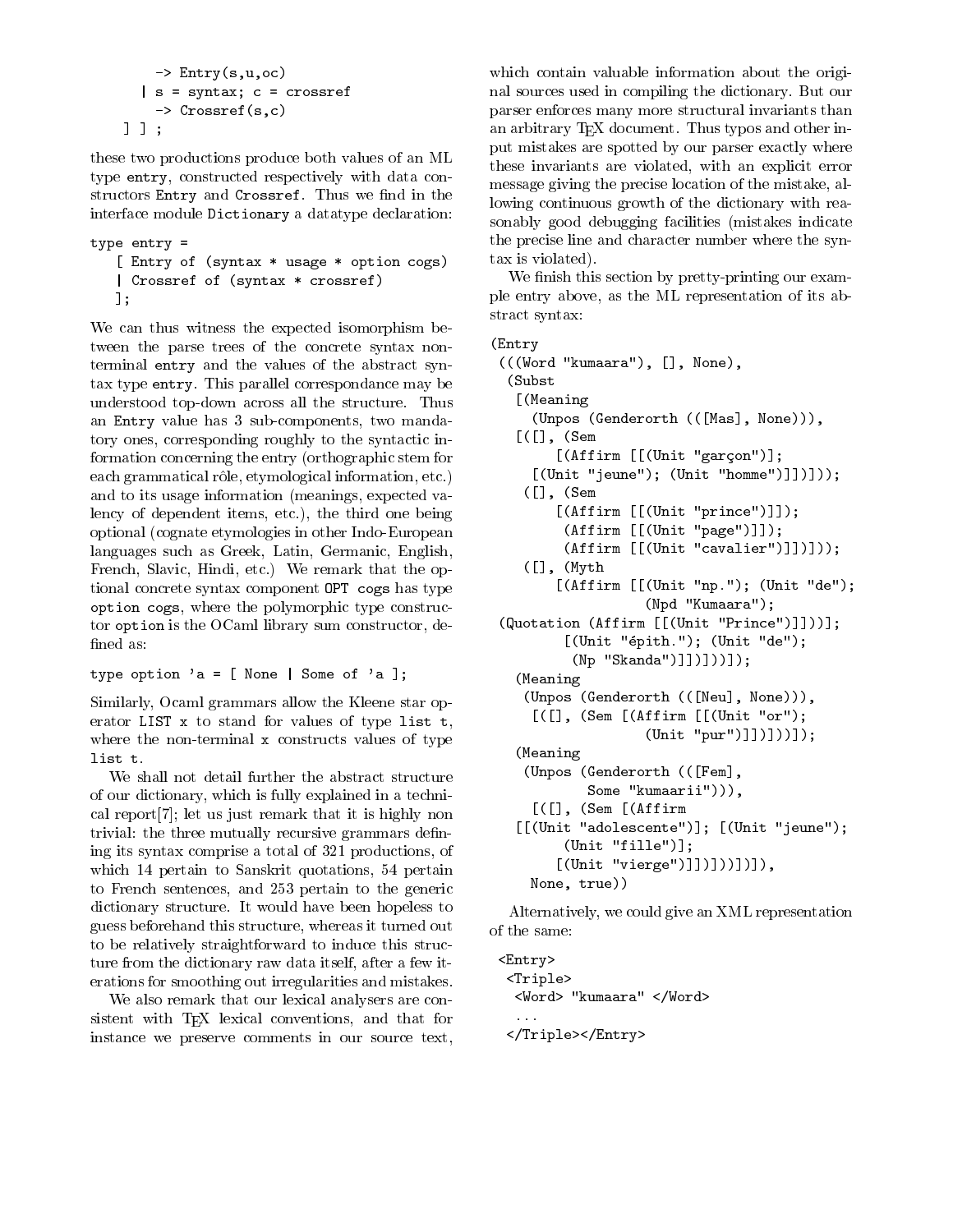## 4 From abstract syntax to low-level formating instructions

The main procedure of our dictionary processor is a read-eval-loop, which parses successive items, constructs their abstract syntax, and then proceeds in pretty-printing recursively this structure in terms of low-level typographical instructions.

Thus, in the case of our example entry above, the generated T<sub>E</sub>X file contains the following low-level code:

```
{\dn \17{k}mAr}^{\s1 \kum\=ara} m.garcon, jeune homme
\(\mid\:\)prince; page; cavalier
\(\mathcal{X}: \mathcal{X}\) and \mathcal{Y}: \mathcal{Y} \to \mathcal{Y} are \mathcal{Y}: \mathcal{Y} \to \mathcal{Y}epith. de Skanda
--- n. or pur
--- f. \{\s1 \ \text{km}\} adolescente,
       jeune fille, vierge.
```
One may wonder at this point why we took all the trouble to compile high-level T<sub>E</sub>X text into a low-level typographically equivalent one! But now we are ready to reap the reward of our abstraction, by replacing easily the backend  $(T_F X)$  generator) by another formating generator, or by an arbitrary computation on the dictionary structure, for that matter. Furthermore, by proper use of the modularity constructs of OCaml, we may factor out the recursive traversal of the structure from the backend generator, reduced to low-level operations on the terminal strings. Let us explain a little this modular structure.

The main component grind is a parametric module, or functor in ML terminology. Here is exactly the module type grind.mli in the syntax of Ocaml:

```
module Grind : functor
 (Process:Proc.Process_signature) -> sig end;
```
with interface module Proc specifying the expected signature of a Process:

```
module type Process_signature = sig
value process_header :
   (Sanskrit.skt * Sanskrit.skt) -> unit;
value process_entry :
   Dictionary.entry -> unit;
value prelude : unit -> unit;
value postlude : unit -> unit;
end;
```
That is, there are two sorts of items in the data base, namely headers and entries. The grinder will start by calling the process prelude, will process every header with routine process\_header and every entry with routine process\_entry, and will conclude by calling the process postlude. The module interface Dictionary describes the dictionary abstract syntax as a set of mutually recursive ML datatypes, whereas module Sanskrit holds the private representation structures of Sanskrit nouns (seen from Dictionary as an abstract type, insuring that only the Sanskrit lexical analyser may construct values of type skt).

A typical process is the printing process Print\_dict, itself a functor. Here is its interface:

module Print\_dict : functor (Printer:Print.Printer\_signature) -> Proc.Process\_signature;

It takes as argument a Printer module, which specifies low-level printing primitives for a given medium, and defines the printing of entries as a generic recursion over its abstract syntax. Thus we may define the typesetting primitives to generate a T<sub>E</sub>X source in module Print\_tex, and obtain a T<sub>E</sub>X processor by a simple instanciation:

module Process\_tex = Print\_dict(Print\_tex);

But similarly, we may now define the primitives to generate the HTML source of a Web document, and obtain an HTML processor Process\_html as:

```
module Process_html = Print_dict(Print_html);
```
It is very satisfying indeed to have such sharing in the tools that build two ultimately very different objects, a book with professional typographical quality on one hand, and a Web site fit for hypertext navigation and search on the other hand. But maybe a few words are in order to explain how indeed the hypertext structure is implicit in the abstract syntax representation.

#### 5Scoping and name management

There are several notions of scoping in the lexical database. They emerged progressively, first from the need to provide correct hypertext reference to Sanskrit quotations, and thus complete decoration by definition anchors. Since we want direct access through the whole document, this gives a notion of global scope of dictionary entries and proper name definitions and other explicitly binding names. The important metanotion which emerged was that certain slots of the abstract structure algebra constructors where binding over their (name) arguments - in our case it requires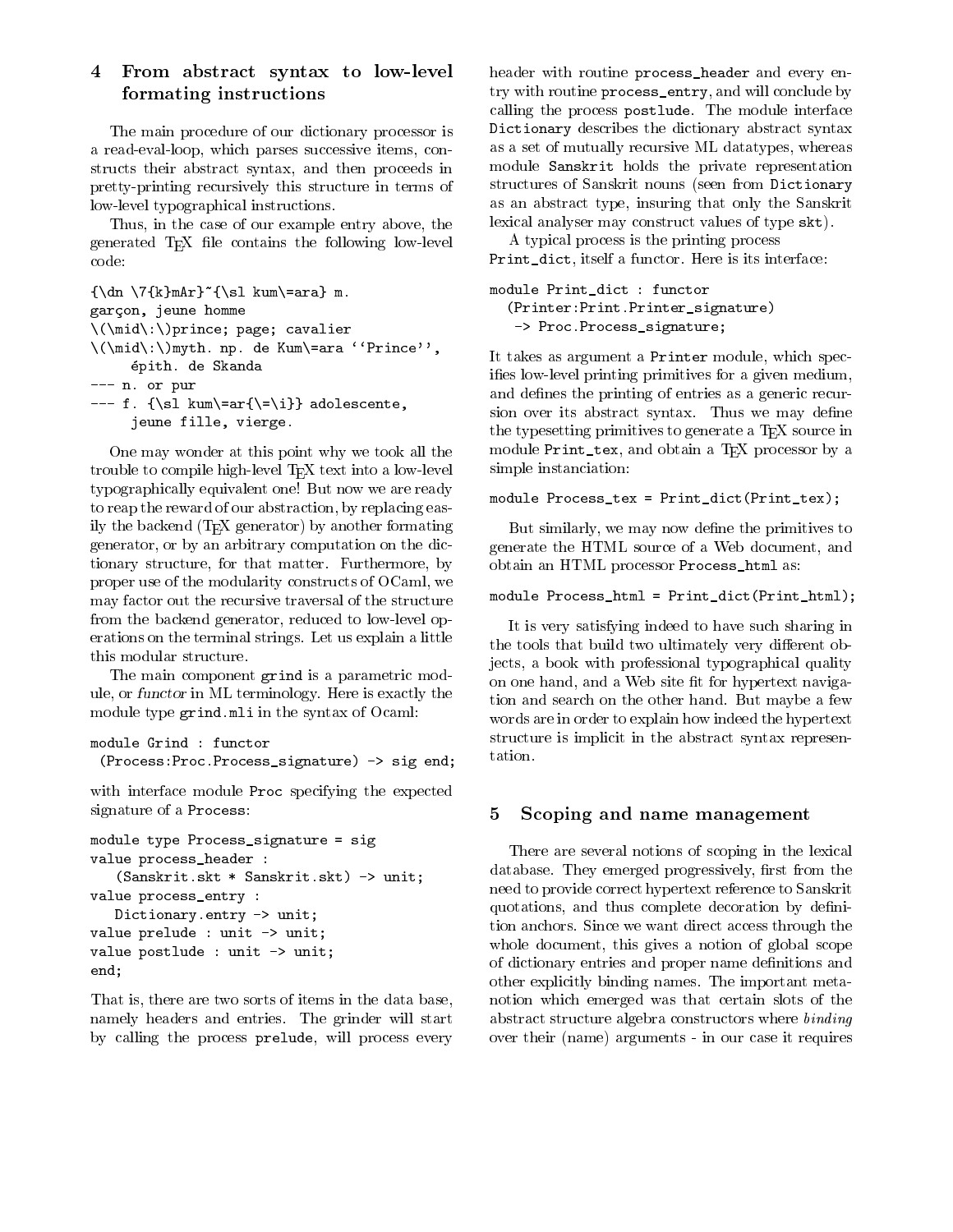the corresponding type of this argument to be skt, the sort of Sanskrit references.

Thus a number of such "binding constructors" were identied. Conversely, two unary reference constructors were identied, corresponding in the French text to the quotations to Sanskrit common and proper names respectively.

The processing of such binding slots stays transparent in the T<sub>E</sub>X printing; in the HTML version, it generates appropriate URL anchors and references respectively. The generating phase constructs a trie index of the binding references, warning for duplicated bindings. A second checking phase accesses this persistent structure at every reference for warning of missing anchors. We thus enforce in this second step the overall construction of a consistent Web site.

At this point we reach the concept of a module type signature, corresponding roughly to a DTD in XML parlance, with constructors binding in certain arguments. An abstract syntax value, with names in binding and reference slots, may be considered as a kind of graph representation.

The next notion was induced from a further extension of our computational linguistics tools, namely a declension grammatical engine. The problem was to generate all flexed forms corresponding to the basic stems in the lexicon. In Sanskrit, the declension of a substantive (or adjective, pronoun, and number) depends on the terminal ending of its stem string and on its gender; in order to automate this computation by a simple traversal of the dictionary structure, a new scope constraint arose: each stem possibly associated with an entry had to be associated with its possible genders. Here the scoping constraint is more complex than statically determining global binding slots, and it corresponds to a dynamic top-down traversal of the abstract syntax tree. During this traversal the current stem is remembered, so that each gender declaration may register the proper information in a trie associating with each entry all such pairs (stem,gender). A final pass on the trie calls a declension engine, in order to build a big trie of all flexed words. Furthermore, the gender declarations generate references to the declension engine seen as a CGI binary, associated to the appropriate arguments. This way the declensions of a given entry are dynamically computable from within the dictionary hyper-structure.

We shall not give full details on such tools, which are more fully documented in reference[8], but the basic idea is to use the abstract syntax of the lexicon entries to make all kinds of computations, such as the verification of consistency constraints. One simple such constraint concerns the proper alphabetic ordering of the entries, a not entirely trivial check in Sanskrit, where for instance a generic nasalisation notation (the so-called anunasika) stands for the nasal consonant which is homophonic (savarne  $\sim$ lowing consonant.

We end this section by giving the HTML representation obtained for our example entry:

```
<P CLASS="dico">
 <A CLASS="defn"; NAME="kum=ara">
    <I>kum&#257;ra</I></A>
 <A CLASS="defr";
 HREF="http:XX/dicdecl?query=kumaara &
       gender=Mas">m.</A>
garçon, jeune homme; fils
 prince; page; cavalier
| myth. np. de <A CLASS="defn";
  NAME="*kum=ara">Kumk#257; ra<AB>« Prince», é pith. de
  <A HREF="s.html#*skanda">Skanda</A> &#8212;
  <A CLASS="defr";
   HREF="http:XX/dicdecl?query=kumaara &
        gender=Neu">n.</A>
or pur &\#8212;<A CLASS="defr";
  HREF="http:XX/dicdecl?query=kumaarii &
        gender=Fem">f.</A>
  <A CLASS="defn"; NAME="kum=ar=i">
     <I>kum&#257;r&#299;</I></A>
adolescente, jeune fille, vierge.
```
The string XX above stands for the URL of the CGI binary directory of the intended HTTP server, and is installation dependent. Note how invocations of the grammatical engine dicdecl are precomputed as HTML references triggered by clicking on the gender specications. Thus all possible declensions of the stems associated with an entry are just one click away from the dictionary navigator.

#### 6The compiling chains

The overall architecture of our software platform is a collection of processes, called as parameters to the generic Grind functor, in order to make some computation during the recursive traversal of the various entries, computed on the fly while parsing the data base; global information is kept in tries structure, which maintain a maximally shared representation. It is to be remarked that the progressive construction of these tries is completely applicative, being implemented as functional zippers[5].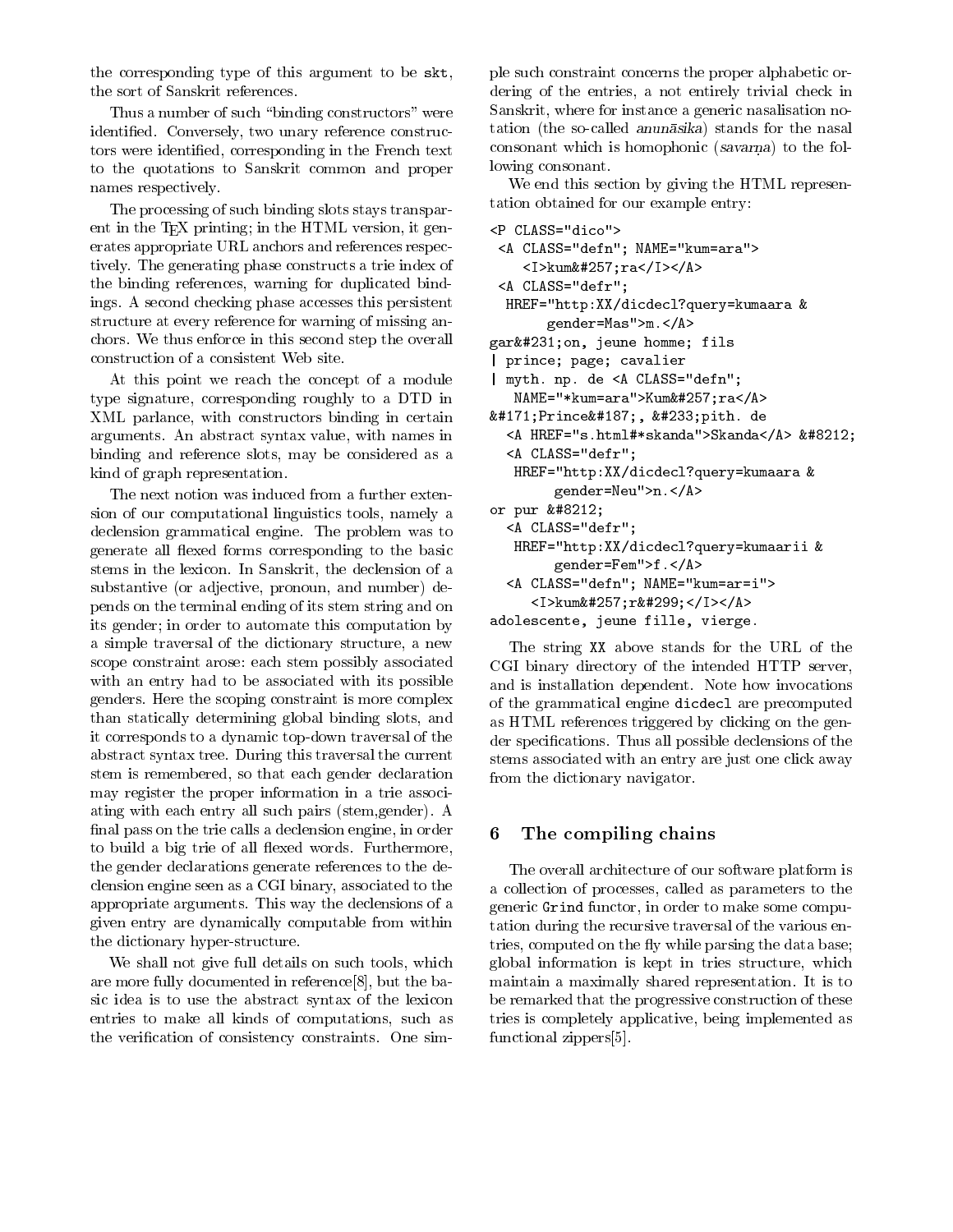Two such processes compute respectively the T<sub>F</sub>X source of the paper dictionary, available in PS or PDF format, and a consistent Web site which implements a sort of hypertext encyclopedia, with various executable families of links, permitting easy navigation to quotations, to etymological parents, to synonyms and antonyms, etc, and also specific grammatical tabulations such as declension tables. We finally stress that these two 'prettyprinters', which deliver such different final products, are actually two instanciations of a generic pretty-printing functor with backend modules giving the representations in respectively TEX and HTML of low level typographical primitives (such as blank, line, print ident, etc). We thus fully use the module constructions of Objective Caml.

It is to be noted that at some point the encoding of French sentences, which originally was just an encapsulation of ISO-LATIN1 strings, had to be dropped in favor of Unicode UTF-8 encodings, in order to represent diacritics, for which we used a font designed by Chris Fynn[4]. But the corresponding modification consisted in just piping the 8-bits strings into an ISO-LATIN1 to UTF-8 transducer, a matter of 15 minutes programming with our generic transduction function. Thus we had the best of both worlds - Unicode encoding of the Web pages, allowing arbitrary fonts in the dictionary Web site, while preserving ISO-LATIN acquisition with AZERTY (french) keyboards in the database source.

#### 7Implementation notes

## 7.1 ML as a software engineering workhorse

We believe that Objective Caml, together with the syntax facilities of its companion macro-processor 7.2 Camlp4, is ideally suited to such processing. Its stream library is extremely efficient, and the whole 1.7Mb of source database is completely processed into say the web site in less than 1mn on a 500MHz PC. We recall that Objective Caml is available both in bytecode version, for easy debugging, and in optimised native code competitive with C programming. The kernel of Objective Caml being itself written in ANSI C, it is available on all current platforms.

One of the main strengths of OCaml is the versatility of its programming paradigms: one may program in a purely applicative functional style, or one may mix applicative and imperative features. For instance, we made an extensive use of mutable data structures for the representation of our indexes (tries), although these tries were implemented in a completely applicative way as functional zippers[5].

OCaml may indeed be considered as the modern successor of both LISP-Scheme and Pascal-Modula. It benefits from the safety of strong static typing, but polymorphism together with the synthesis of principal types by the compiler relieves the programmer from cumbersome explicit type declarations. Its module system is a specially powerful abstraction mechanism for the design of complex systems. It has an elegant ob ject model, well integrated with the rest of the language, although we did not use object orientation in our application. It ought to be remarked that the mechanisms available for ob ject oriented programming do not incur any penalty if one does not use them.

The total code written so far for our platform comprises 45 modules, totaling about 10000 lines of code. This whole system was developed solely by the author in about 6 months as a part-time activity. The programs were developed directly with the native code compiler, with only occasional use of bytecode execution and virtually no debugging: the whole development cycle consisted in iterating source edition, compilation until syntax errors and type inconsistencies were fixed, then native code execution. The dependency analysis tool of OCaml, coupled with the Unix make command, proved to be invaluable.

The only other software packages used for the de velopment of our platform are the Emacs text editor (with its OCaml mode Tuareg) and the TFX-Metafont-LAT<sub>E</sub>X  $2\varepsilon$  text formatter (with the devnag preprocessor [12] for displaying devanagar $\bar{a}$  text under the Babel package). This demands an appropriate font server for the TrueType font format, a difficulty for old versions of X windows on UNIX/Linux platforms.

## Web and other standards

For our Web tools we used the Web standard HTML 4.0[13] with Cascading Style Sheets in order to separate the formating instructions from the structuring constructs. We used UTF-8 encodings corresponding to the Unicode[23] standard 2.1, for displaying diacritics in the roman indic font[4].

A general remark concerning the W3C standards is that they are evolving too fast, and that interoperability across platforms is far from satisfactory. Since a large percentage of the Web users use browsers in the original version which was installed at the time of purchase of their platform, they will not be able to correctly interpret more recent versions of the various standards. Thus the designer of scripting tools has to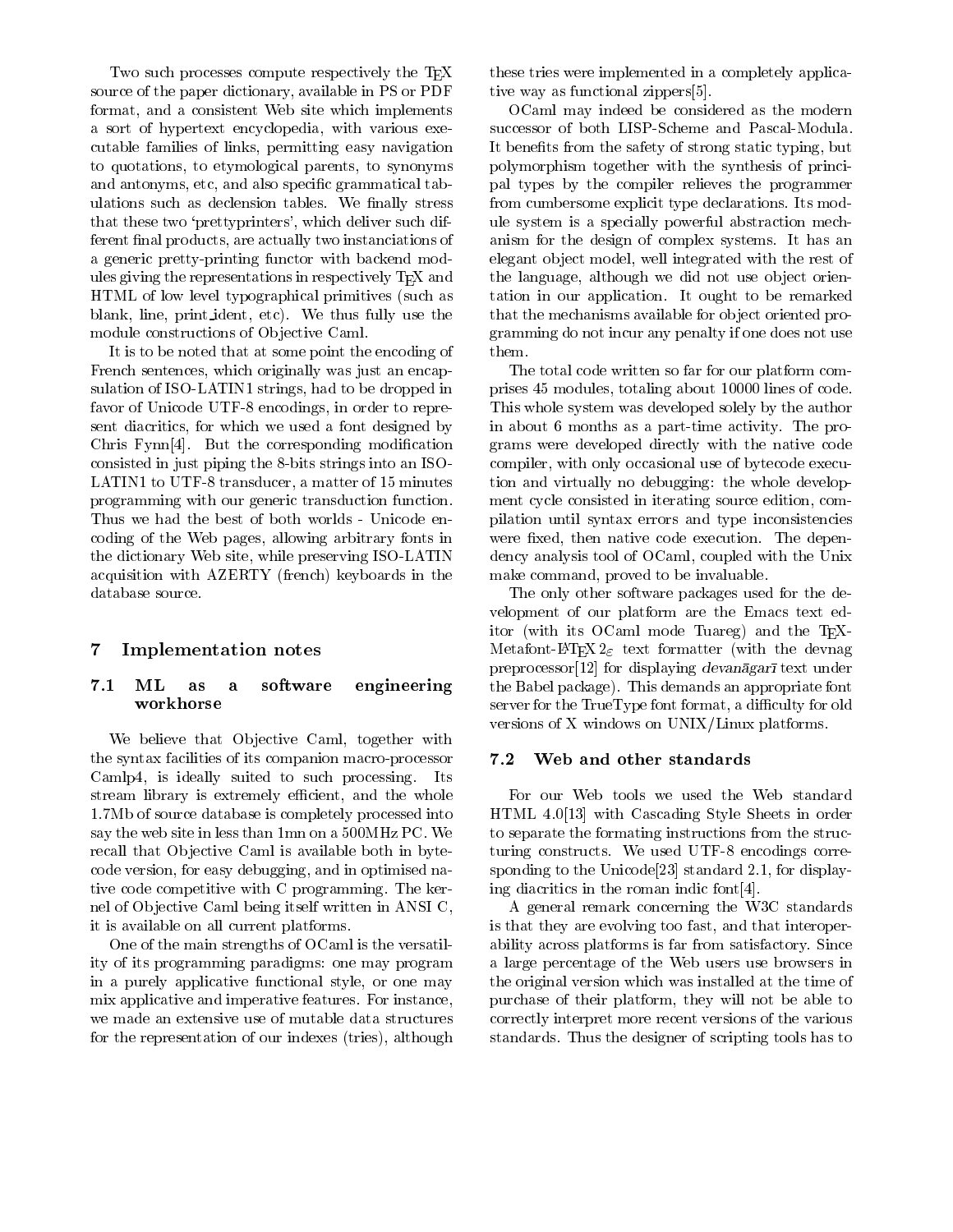make various trade-offs between generating obsolete features (the so-called deprecated options in W3C jargon) which every browser will accept, and newer functionalities which may be unknown to older platforms. Even mature HTML features may have quite different look-and-feel under say Netscape Navigator and Internet Explorer browsers in their various versions. In this compromise we refrained from using ad-hoc browser scripting languages such as Javascript, mobile code programming languages such as Java, and ad-hoc features such as cookies, and we limited ourselves in the dynamic capabilities of our Web interface to remote procedure calls generating HTML pages (the so-called CGI-bins).

A related remark concerns XML[24], which is rapidly imposing itself as the standard data interchange format, especially in the area of linguistic and philology resources such as digital dictionaries and corpuses[22]. This means that XML versions of digital lexicons such as our sanskrit dictionay will have to be provided in the future in order to be usable in more generic linguistic platforms. Such documents will be compliant with precise DTDs explaining their logical structure, which will be themselves instances of generic standard formats. However, we are not convinced at all that the production of these documents, as well as computations performed on them, will need to use all the layers of resource description and other frameworks which are weekly churned out by the W3 Consortium and the various vendors. We rather believe that general programming languages such as OCaml are a more solid, more uniform, and more efficient alternative to such specific software engineering tools.

#### 8Conclusion

Reverse engineering is often referred to in the context of transferring some legacy system to a new programming language, system or platform, or of porting by hook or crook some obsolete database to an upto-date format. Here we show an application where the reverse engineering operation leads to a translator (actually a family of translators and processing tools) which allows the development of a natural language processing platform centered on a lexical database whose format is only slightly modified. This means that the development of this platform may process asynchronously from the subsequent updates to the database, whose development may continue, without changing too much its input conventions. Furthermore, the reverse engineering operation may be seen

as a continuous process, where more and more structure is progressively extracted from the data. For instance, comments in the original source may progressively find their way in the structure, as citation indexes for instance. This is possible because, in our approach, even though all computations are done on the abstract syntax tree representation, we still retain the original concrete syntax text file as the database source.

There is a general need for such adaptors in the field of computational linguistics, where resources such as lexicons and digitalised corpuses are long-term investments often developed by independent teams. Rather than attempting a complete standardization of their formats, an unending quest anyway in a world of fastchanging technologies, our approach permits parallel developments without changing the editing tools and acquisition processes. It is of upmost importance how ever that these translation processes be clean, well documented programs which may be maintained and adapted over long evolution cycles. We have shown that a general-purpose language such as Objective Caml, with its extensive meta-syntactic features, its powerful type discipline and module system, and its efficient and portable backend, is an ideal tool for such engineering tasks. We see little justication indeed in the use of less general and poorly efficient computing paradigms, such as the so-called "scripting languages".

# References

- [1] Guy Cousineau and Michel Mauny. "The Functional Approach to Programming". Cambridge University Press, 1998.
- [2] Daniel de Rauglaudre and Michel Mauny. \Parsers in ML". Proceedings of Conference on LISP and Functional Programming (1992), pp.  $76 - 85.$
- [3] Christiane Fellbaum, Ed. \Wordnet, an Electronic Lexical Database." MIT Press, 1998. See also: http://www.cogsci.princeton.edu/~wn.
- [4] Christopher J. Fynn. "How to use Diacritics for Romanised Indic Text on the WWW". See: http://www.user.dicon.co.uk/~cfynn/ sanskrit.htm.
- [5] Gérard Huet. "The Zipper". J. Functional Programming 7,5 (Sept. 1997), pp.  $549-554$ .